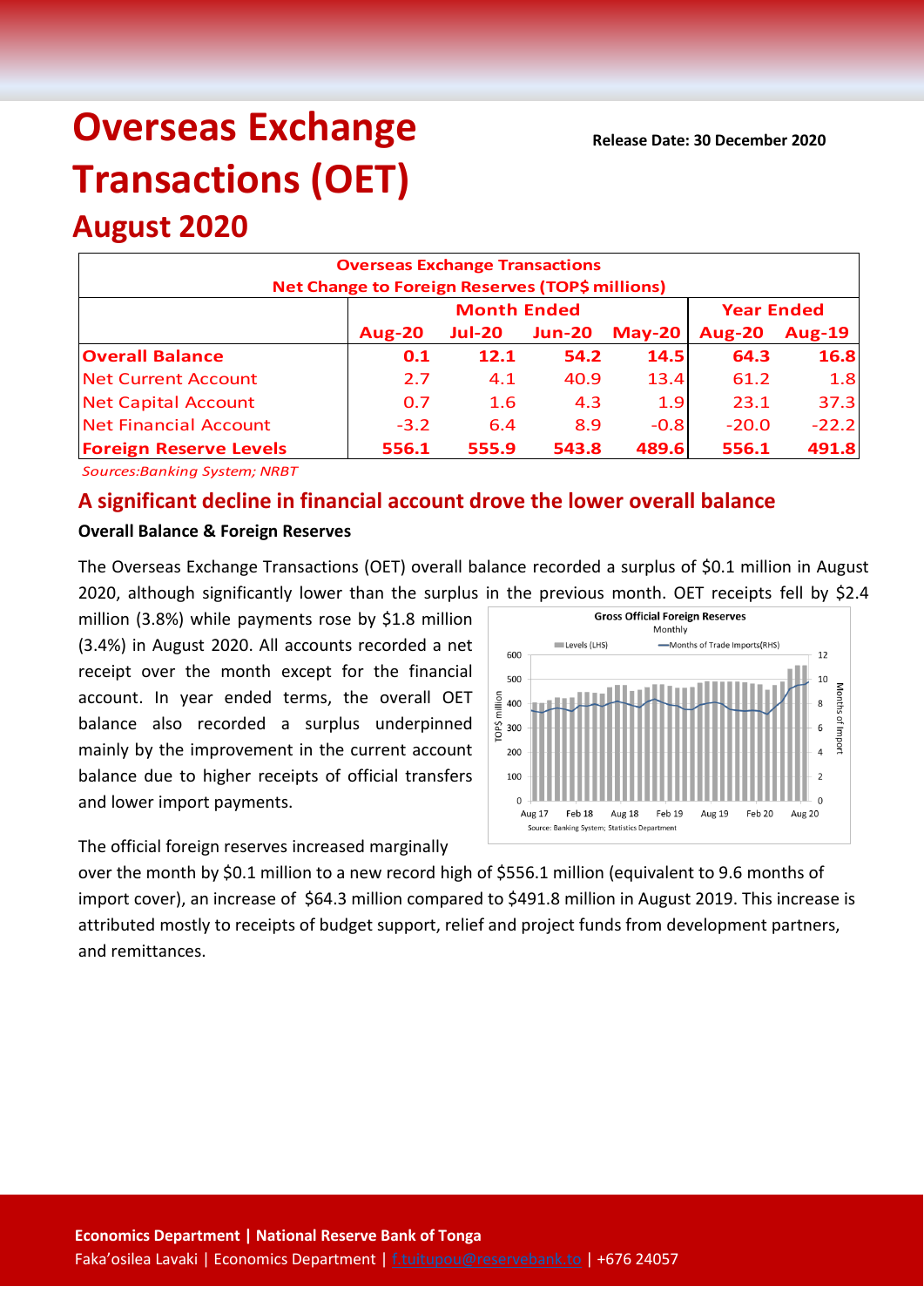#### **Current Account**

| <b>Current Account (TOP\$ millions)</b> |                    |               |               |          |                   |               |  |  |
|-----------------------------------------|--------------------|---------------|---------------|----------|-------------------|---------------|--|--|
|                                         | <b>Month Ended</b> |               |               |          | <b>Year Ended</b> |               |  |  |
|                                         | Aug- $20$          | <b>Jul-20</b> | <b>Jun-20</b> | $May-20$ | Aug-20            | <b>Aug-19</b> |  |  |
| <b>Net Current Account</b>              | 2.7                | 4.1           | 40.9          | 13.4     | 61.2              | 1.8           |  |  |
| Merchandise Trade                       | $-34.5$            | $-33.7$       | $-36.3$       | $-32.0$  | $-397.4$          | $-421.1$      |  |  |
| Services                                | $-0.6$             | $-0.4$        | $-3.8$        | 8.8      | 10.2              | 31.7          |  |  |
| Income                                  | 1.6                | 2.6           | 2.4           | 2.5      | 7.8               | 7.0           |  |  |
| <b>Transfers</b>                        | 36.1               | 35.6          | 78.7          | 34.1     | 440.6             | 384.1         |  |  |

*Sources: Banking System;NRBT*

The current account recorded a lower surplus of \$2.7 million, compared to the \$4.1 million surplus in the previous month. The lower current account surplus was a result of lower net receipts in the transfers and income accounts. In contrast, deficit in the merchandise trade and services accounts widened compared to last month. Over the year, the current account surplus continued to increase by \$59.4 million, driven mainly by the higher net transfers receipts and the lower deficit in merchandise trade.

Official transfer receipts rose in August 2020 by \$1.6 million (45.3%), reflecting the inflow of project grants, and additional funds from donor partners. This was partially offset by the declines in both private and non-profit transfer receipts, which fell by \$0.4 million (1.2%) and \$0.4 million (10.1%) respectively. On the other hand, total transfer payments increased over the month by \$0.3 million (5.3%). In year-end terms, the surplus in the transfer accounts increased by \$56.4 million (14.7%) to \$440.6 million underpinned mostly by higher official transfer receipts and remittances.

The merchandise trade deficit widened over the month by \$0.8 million (2.4%) as import payments rose by \$0.7 million (2.1%), mainly payments for oil and construction materials. However, total export proceeds fell by \$0.1 million (8.0%) due mostly to lower proceeds from marine exports. Annually, the merchandise trade deficit narrowed by \$23.7 million (5.6%), supporting the current account balance's improvement. Import payments declined by \$28.1 million (6.4%) over the year due to lower payments for imports of wholesale & retail trade, motor vehicles, construction materials, and other imports. On the other hand, export proceeds decreased by \$4.5 million (21.7%) as proceeds from all categories declined over the year, primarily agricultural exports.

The services account deficit deteriorated further to \$0.6 million in August 2020 from \$0.4 million in the previous month. This is attributed to the increase in payments of \$0.8 million (9.7%), offsetting the increase in receipts of \$0.6 million (8.0%). Increases in payments for government and telecommunication services drove the higher service payments over the month. Over the year, the services account recorded a lower surplus of \$10.2 million compared to the surplus of \$31.7 million a year ago. This resulted from the impact of the border lockdown on tourism services over the past couple of months. Both travel receipts and payments fell over the year by \$49.8 million (37.4%) and \$18.0 million (33.1%) respectively in line with the decline in passenger arrivals over the year.

The income account surplus fell to \$1.6 million in August 2020 from \$2.6 million in the previous month. This was due mainly to a \$0.7 million (22.3%) decline in income receipts in addition to a \$0.2 million (31.5%) increase in income payments. Annually, the income account recorded a higher surplus of \$7.8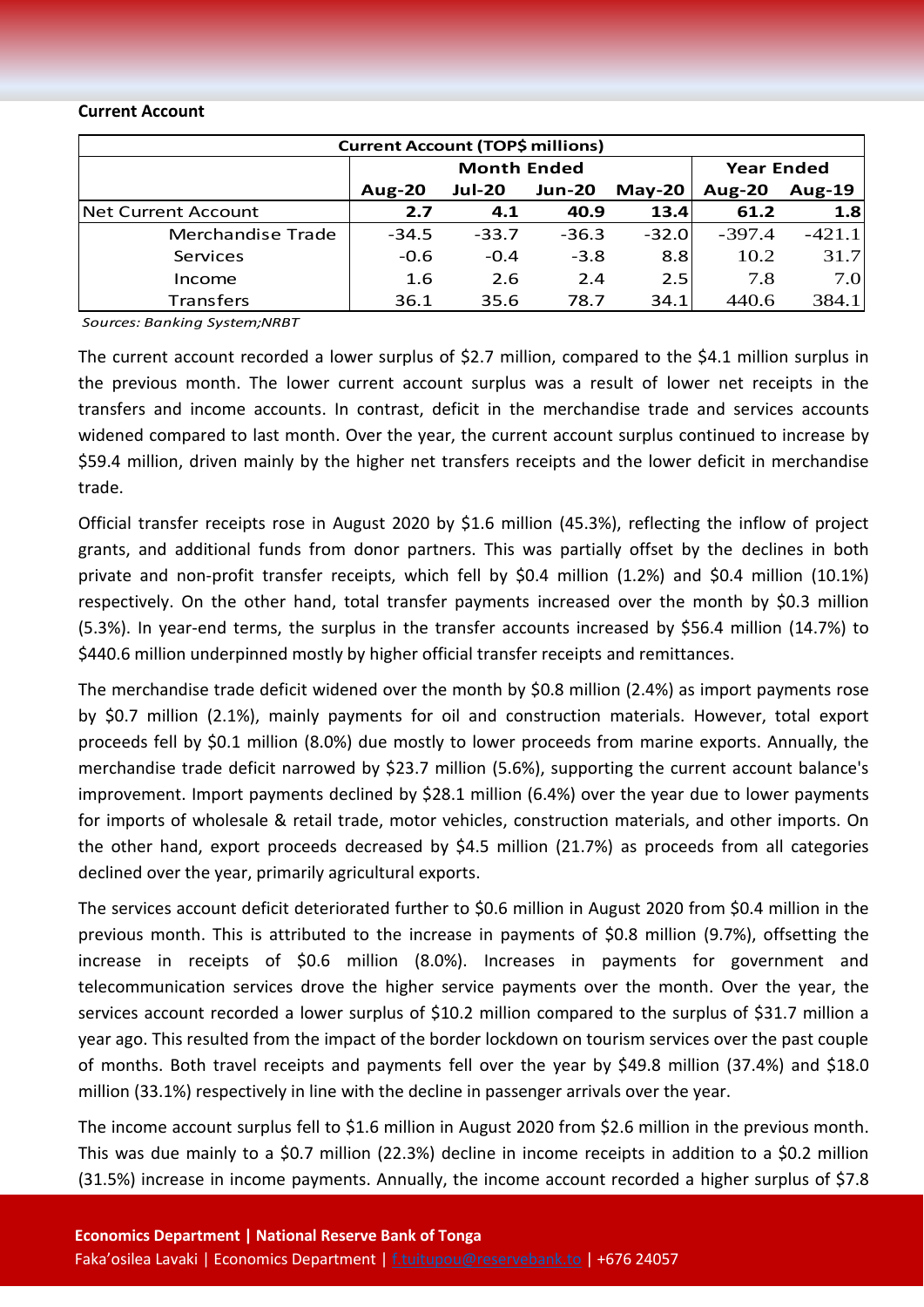million over the year to August 2020, compared to a surplus of \$7.0 million in the previous year. This was mainly due to the increase in income receipts of \$1.3 million (22.3%) driven by receipts of wages from seasonal workers abroad.

#### **Capital Account**

| <b>Capital Account (TOP\$ millions)</b> |               |                    |                   |                  |               |               |  |  |
|-----------------------------------------|---------------|--------------------|-------------------|------------------|---------------|---------------|--|--|
|                                         |               | <b>Month Ended</b> | <b>Year Ended</b> |                  |               |               |  |  |
|                                         | <b>Aug-20</b> | <b>Jul-20</b>      | <b>Jun-20</b>     | May-20           | <b>Aug-20</b> | <b>Aug-19</b> |  |  |
| Net Capital Account                     | 0.7           | 1.6                | 4.3               | 1.9 <sub>l</sub> | 23.1          | 37.3          |  |  |
| Official                                | 0.1           | 0.5                | 3.7               | 0.6              | 11.4          | 18.3          |  |  |
| Private                                 | 0.6           | 1.1                | 0.6               | 1.3              | 11.7          | 19.0          |  |  |

*Sources: Banking System;NRBT*

The \$0.7 million surplus in the capital account was lower than \$1.6 million in the previous month. This resulted from declines in both private and official capital receipts by \$0.5 million (45.2%) and \$0.4 million (84.0%), respectively. The \$0.2 million capital payments for private projects also contributed to the lower surplus during the month.

Over the year, the capital account surplus also declined by \$14.2 million (38.1%) to \$23.1 million in August 2020. Both official and private capital accounts contributed to the \$15.8 million (39.6%) decline in capital account receipts, reflecting lower receipts for private construction and TC Gita and TC Harold reconstruction. However, the capital account payments fell by \$1.6 million (60.1%) for private and official capital accounts.

| Financial Account (TOP\$ millions) |               |                    |                   |          |               |               |  |  |
|------------------------------------|---------------|--------------------|-------------------|----------|---------------|---------------|--|--|
|                                    |               | <b>Month Ended</b> | <b>Year Ended</b> |          |               |               |  |  |
|                                    | <b>Aug-20</b> | <b>Jul-20</b>      | <b>Jun-20</b>     | $May-20$ | <b>Aug-20</b> | <b>Aug-19</b> |  |  |
| Net Financial Account              | $-3.2$        | 6.4                | 8.9               | $-0.8$   | $-20.0$       | $-22.2$       |  |  |
| Direct Investment                  | $-0.1$        | 0.2                | 0.2               | 0.1      | 1.5           | $-5.2$        |  |  |
| Portfolio Investment               | 0.0           | 0.0                | 0.0               | 0.0      | $-11.2$       | $-11.2$       |  |  |
| Other Investment                   | $-3.1$        | 6.2                | 8.8               | $-0.8$   | $-10.2$       | $-5.9$        |  |  |

#### **Financial Account**

*Note: The Net Financial Account figures incorporate also the net reconcilliation items which is not reflected in the table below Sources: Banking System;NRBT*

The financial account recorded a deficit of \$3.2 million following the surplus of \$6.4 million in the previous month. This was primarily driven by the lower inflow of other investments which are mostly interbank transfers.

In year-end terms, the deficit in the financial account improved to \$20.0 million from the \$22.2 million deficit in the previous year. This attributed mainly to lower payments offshore for investment purposes.

#### **Outlook**

The NRBT expects the ongoing COVID-19 pandemic uncertainties and its impact on the global economy to affect macroeconomic stability. This will, in turn, continue to impact domestic economic growth and transactions and trading behaviour between Tonga and the rest of the world. Meanwhile, foreign